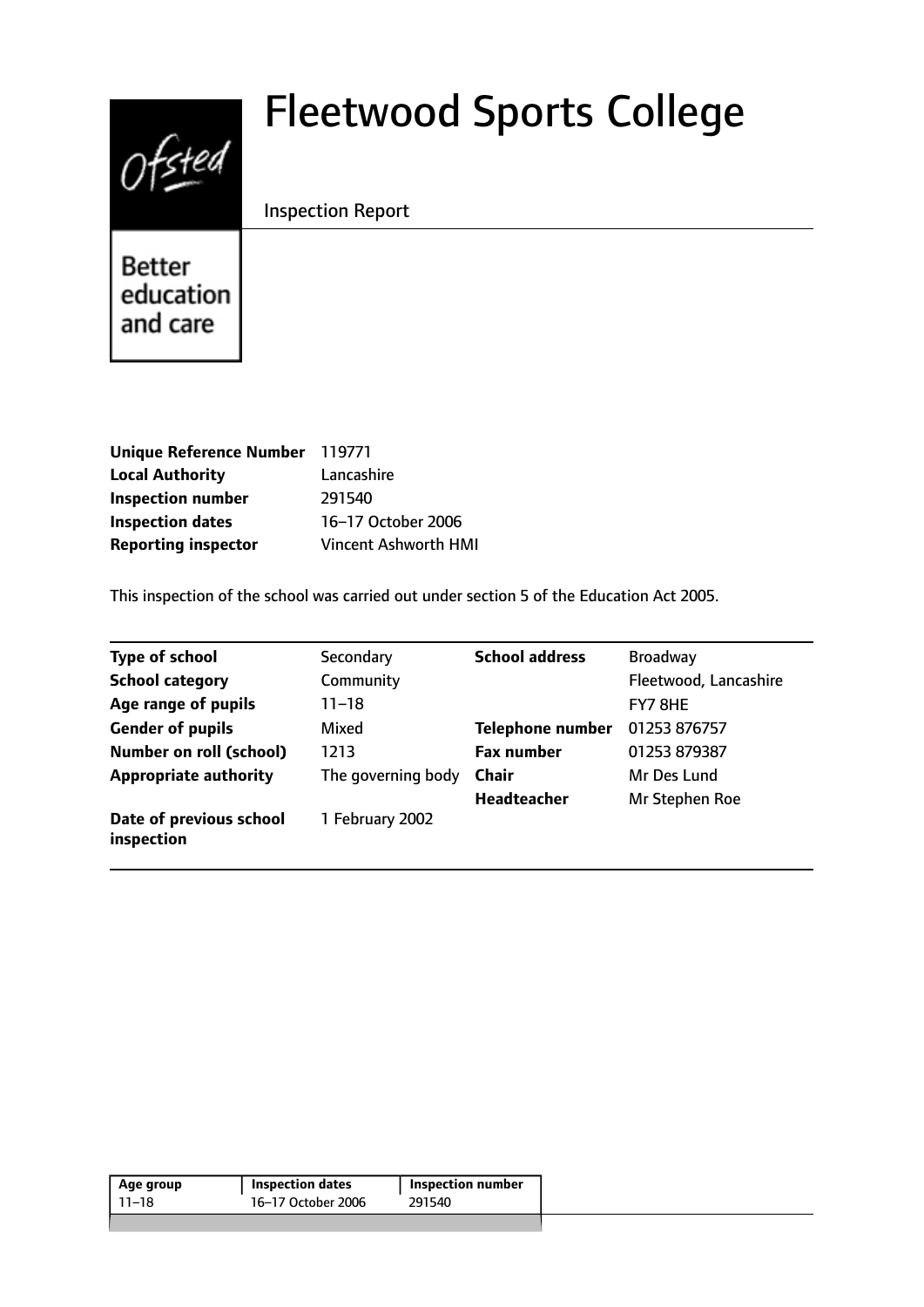© Crown copyright 2006

Website: www.ofsted.gov.uk

This document may be reproduced in whole or in part for non-commercial educational purposes, provided that the information quoted is reproduced without adaptation and the source and date of publication are stated.

Further copies of this report are obtainable from the school. Under the Education Act 2005, the school must provide a copy of this report free of charge to certain categories of people. A charge not exceeding the full cost of reproduction may be made for any other copies supplied.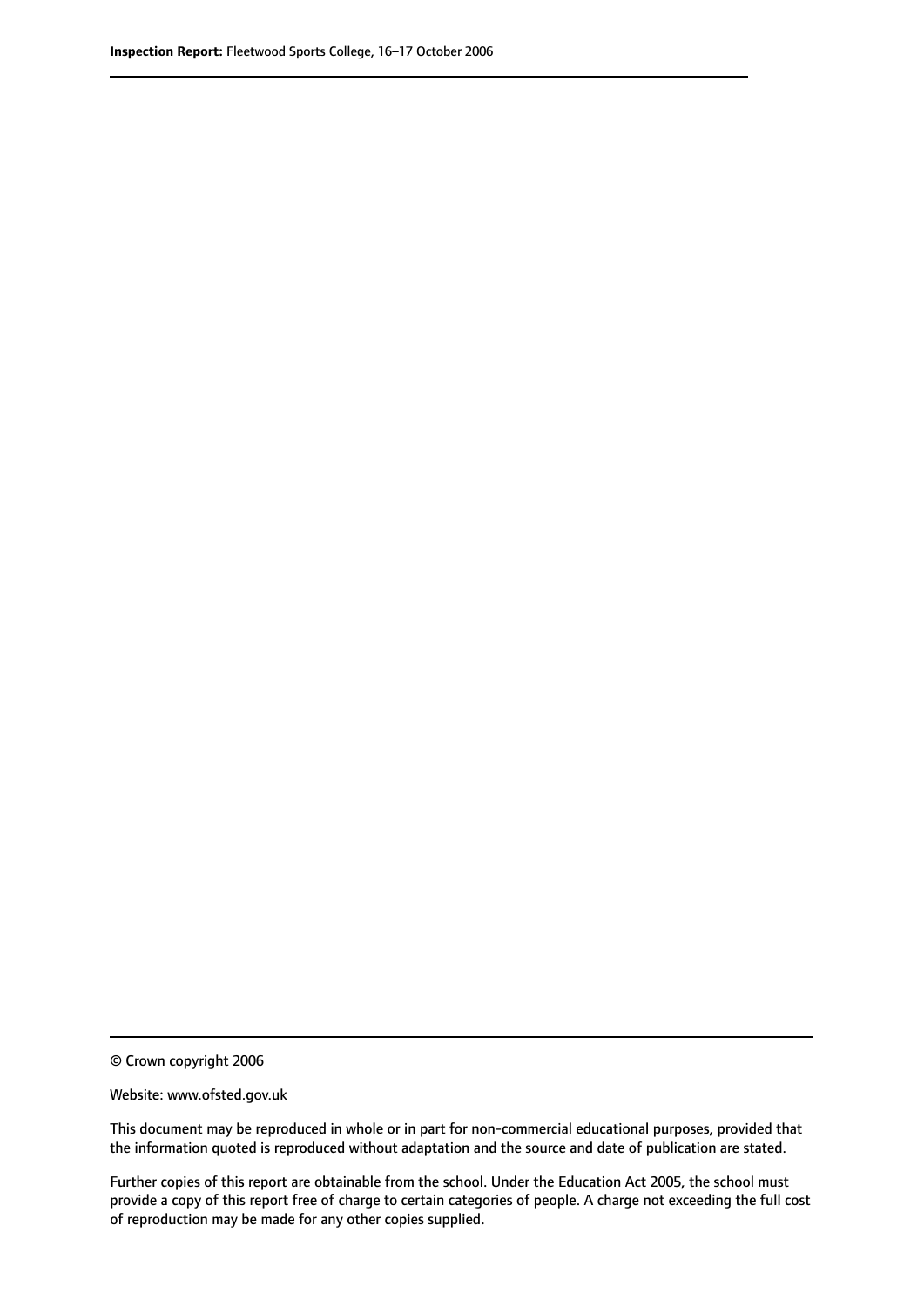# **Introduction**

The inspection was carried out by one of Her Majesty's Inspectors of schools and four Additional Inspectors.

#### **Description of the school**

Fleetwood Sports College is larger than average in size. Almost all students are White British; many come from areas of significant social and economic disadvantage. The proportion of students eligible for free school meals is much higher than average. The number of students identified as having learning difficulties is very high. The percentage of pupils joining the college after age 11 is higher than the national figure and particularly so in Years 10 and 11. Overall attendance is lower than in most schools. The college is a specialist sports college and has Investors in People status and Sports Mark.

Provision in the sixth form is currently under review. Following years of declining numbers and low achievement, the college has rightly recognised the mismatch between the sixth form curriculum and the needs and interests of young people in the locality. There are currently no students in Year12 and there is one student completing GCE A-levels in Year 13. Plans are now in place to re-introduce a new curriculum that is better suited to students' needs and abilities. The college has adopted a collaborative rather than competitive approach and has dropped traditional academic qualifications in preference for vocational courses at Levels 2 and 3.

#### **Key for inspection grades**

| Grade 1 | Outstanding  |
|---------|--------------|
| Grade 2 | Good         |
| Grade 3 | Satisfactory |
| Grade 4 | Inadequate   |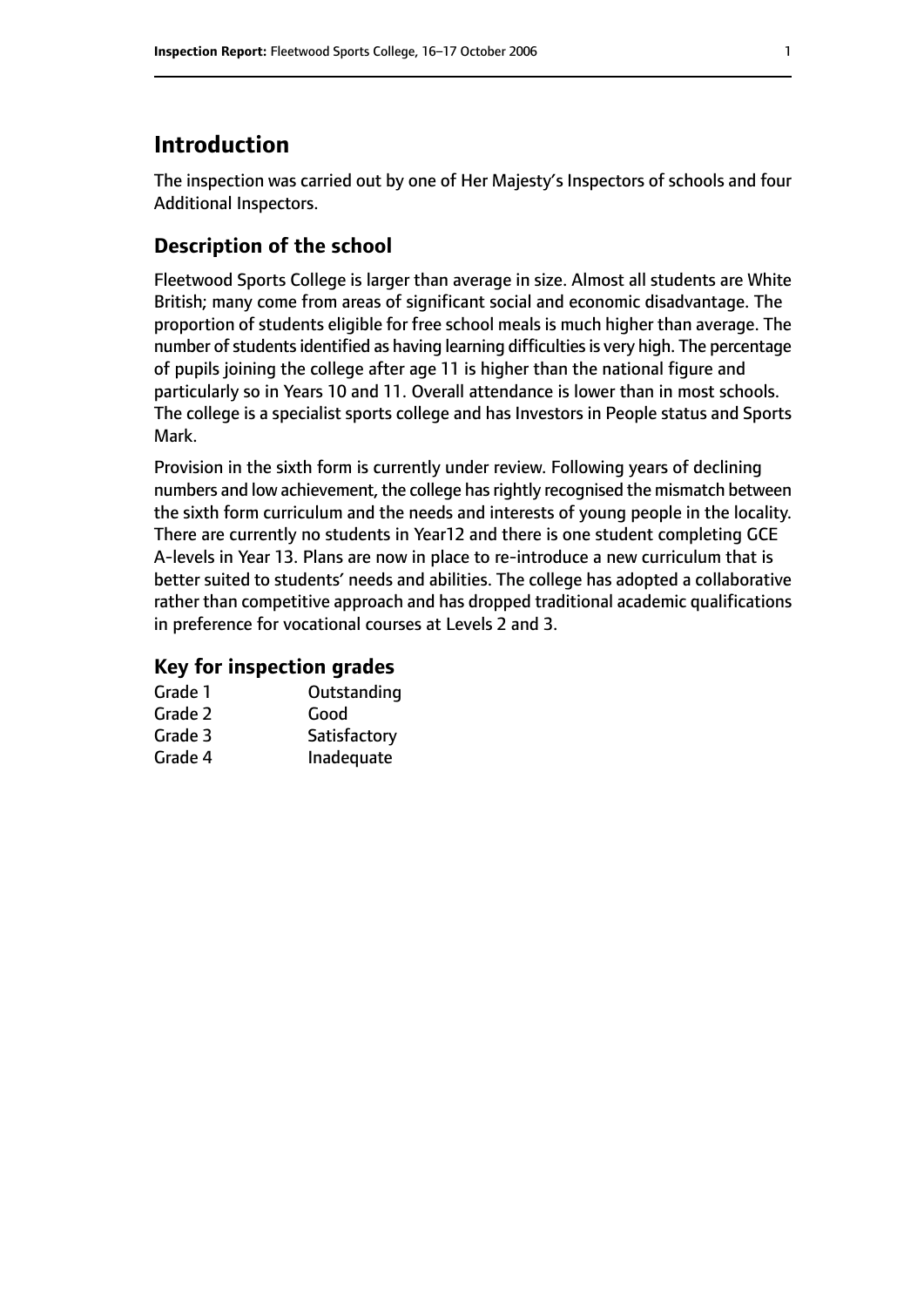# **Overall effectiveness of the school**

#### **Grade: 3**

Overall, the college provides a satisfactory quality of education. This view is consistent with the college's own judgement. For those students who choose to attend regularly, the college provides a good starting point for adult life. The ethos of the college can be summed up in a statement made by a student who said, 'this college is all about achieving your personal best'. This level of optimism and motivation, which inspectors saw in many students, is a credit to the hard work and commitment of staff who have turned the college around. The college has had many ups and downs in recent years which resulted in a significant decline in both standards and morale. A new headteacher was appointed in January 2006. His very strong leadership inspires students and staff to give of their best. He is ably supported by a strong team of senior managers who are relentless in their crusade to ensure that students enjoy their education and realise their aspirations. College buildings and learning resources are maintained to a high standard and reflect the sense of pride that staff and students have in their college. The process of self-evaluation is thorough and results in an accurate picture of the school's major strengths and weaknesses. Managers at all levels are clear about where further work needs to be done and appropriate action is being taken to address issues.

The headteacher inherited a legacy of persistent underachievement and poor student behaviour. The new senior management team has been quick to stem the declining trends. Results, for examinations in 2006, show very promising signs of significant improvement.

Young people are very well cared for and the curriculum in Years 7 to 11 is good. Students enter the college at age 11 with standards that are below those found nationally. By the time they leave, levels of attainment are below average, but this represents satisfactory achievement overall. School data also indicate standards are on the rise. However, standards in mathematics are still too low and too many boys leave school with no qualifications in literacy and numeracy. The college has succeeded in reaching most of its specialist college targets. All of the targets for Year 11 students have been achieved. Targets for Year 9 were just missed; this was due to the fact that girls did not achieve as well as they should in information and communications technology (ICT).

The quality of teaching, although satisfactory overall, is not always as good as it could be. In some instances teaching methods are not sufficiently responsive to the wide range of students' individual learning needs. Students make the best progress in lessons where they are kept busy and stimulated. The quality of learning in a significant minority of lessons is spoiled by students' low level disruptive behaviour; in most cases it is boys who misbehave. Students who disregard the college's rules are dealt with effectively and consistently. Patterns of attendance show slow signs of improvement. Unfortunately, the reluctance of a significant minority of students to attend college regularly has become a matter of habit. Links with parents and other support services are very strong; care is excellent for the most vulnerable and disaffected young people.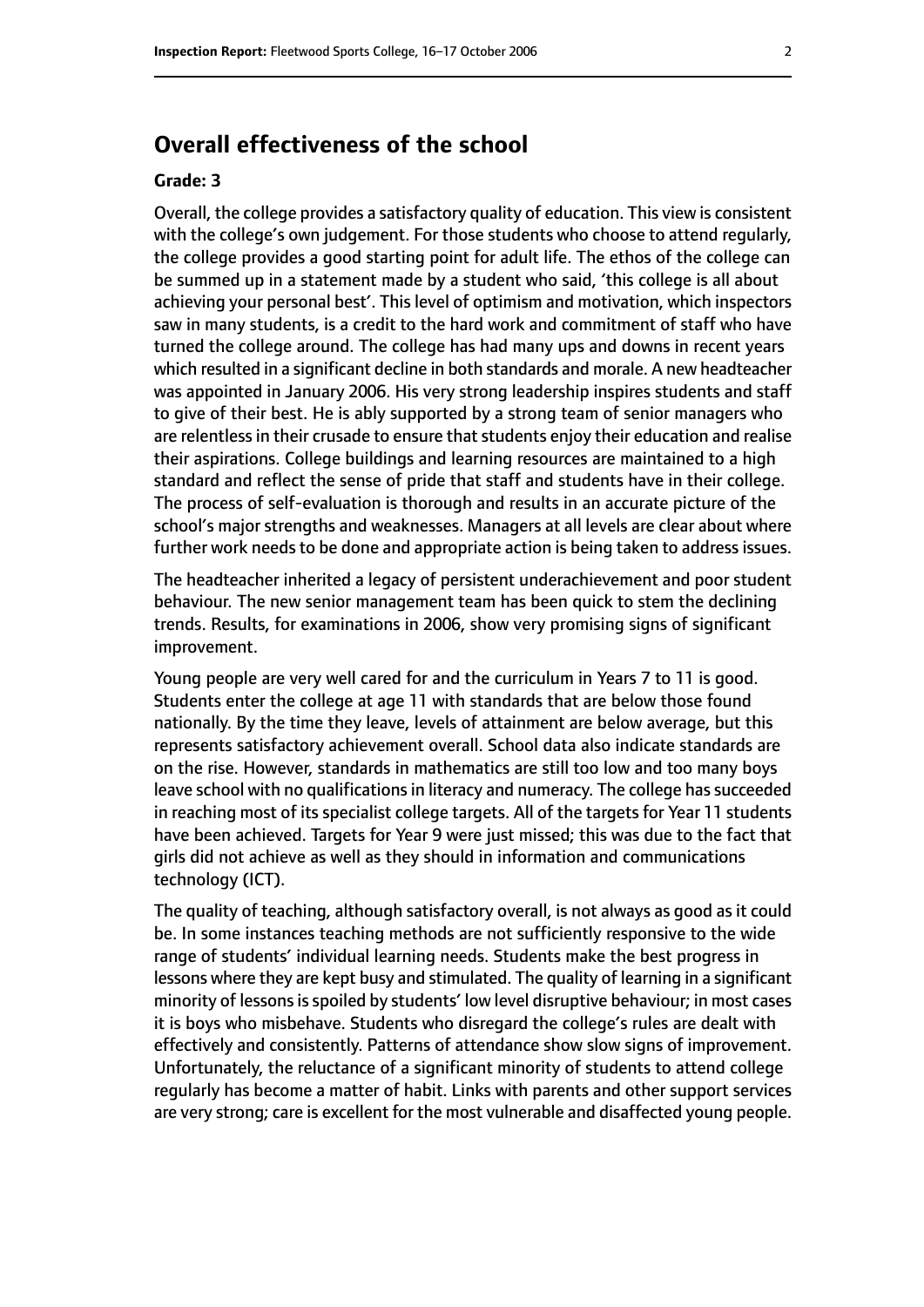#### **What the school should do to improve further**

- Raise standards in mathematics across the college.
- Improve boys' achievements, especially in English and mathematics.
- Ensure lesson planning leads to teaching that is more closely suited to students' individual needs and interests.
- Improve the behaviour of a small minority of boys in lessons and around the college.
- Improve attendance.

### **Achievement and standards**

#### **Grade: 3**

Students' overall progress by Year 9 has been slower than expected and their results in national tests are below average. Inspectors noted from the quality of work in students' books and their participation in lessons, that they are now making steady progress by the end of Year 9. In 2005, students' achievements in mathematics were exceptionally low. However, the college has worked hard to improve students' skills in numeracy as well as their levels of confidence. As a result, in 2006 there was a dramatic improvement in students' results in national tests in mathematics. Equally there was an increase in the proportion of students attaining the highest scores. By the end of Year 9, students make good progress in English and their attainment is broadly average.

As a result of a strong curriculum and staff who provide good care, students make satisfactory progress by the time they complete their compulsory education. Students with learning difficulties make the same progress as others. From 2005 to 2006, the proportion of pupils attaining five or more GCSE passes at grade C or above rose from 34% to 42%. Students' achievements in mathematics and English also improved but results are still not as high as they should be. Boys perform particularly badly in mathematics and too many of them leave school without a qualification in literacy or numeracy. The school has recognised that boys need to achieve higher standards and is starting to address this through targeted support. Students achieve good results in sport, design and technology, drama, religious education and combined science.

#### **Personal development and well-being**

#### **Grade: 3**

Students' personal development is satisfactory. Students who attend regularly enjoy coming to college. Attendance is below average but is on an upward trend. Boys' attendance is better than girls in Years 7 to 9 but not in Years 10 and 11. A great deal of work is being done to improve attendance and recent new appointments are beginning to have a positive impact. The Family Inclusion Support Programme in partnership with the Wyre Housing Association is specifically targeting absenteeism. Behaviour is satisfactory. Around the college, students generally behave well. In some lessons, a small minority of students, mainly boys, are disruptive and inhibit learning. All the exclusions recorded so far this term are for boys. Students' spiritual, moral,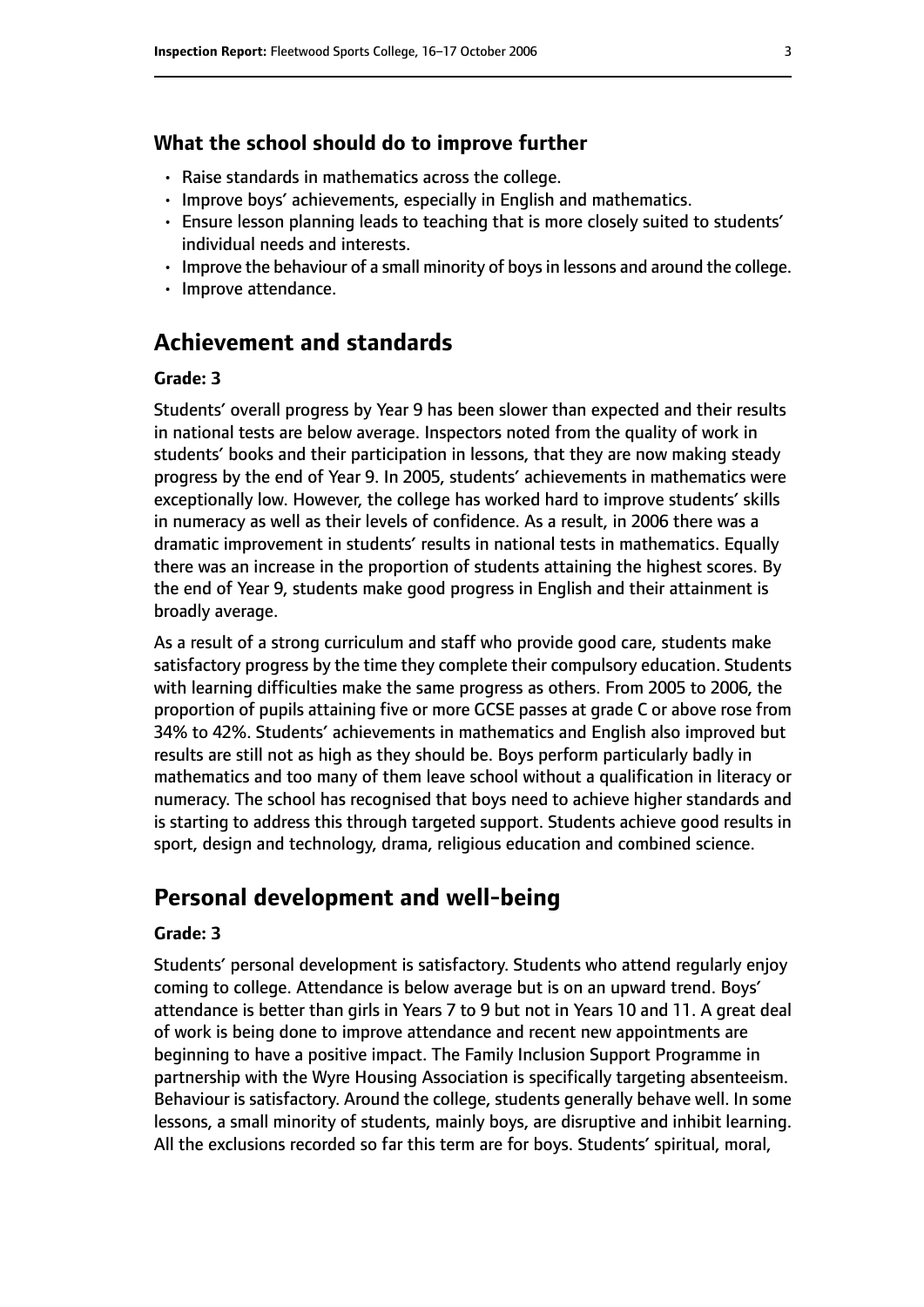social and cultural development is satisfactory. Many students benefit from the good opportunities for them to exercise responsibility, for example, as prefects or members of the college council. There is a very strong focus on encouraging students to adopt healthy lifestyles. Sports college status has enabled the college to provide students with two hours sport each week and there are high rates of participation in the wide range of after college activities. Healthy eating is well embedded in college life through good healthy college meals, healthy eating awareness days and the opportunity for parents to monitor what students are eating through the computerised till system. Students understand the importance of healthy lifestyles. A large number of them take part in sporting activities and choose healthy meals for lunch. Excellent community links enhance students' education, for example, through links with the Rotary Club and local housing associations. Students' low literacy and numeracy skills when they leave do not augur well for their future economic well being.

# **Quality of provision**

#### **Teaching and learning**

#### **Grade: 3**

Teaching and learning are satisfactory. A revised whole college policy prioritises the provision of effective learning. However, it does not underpin this by setting out the more fundamental elements of successful teaching or provide guidance on how teachers might include these in their planning. In the good lessons seen by inspectors, students gained a real sense of progress and achievement because teachers explained precisely what they were to learn, how this linked to previous and future work and what standards would be reached. Students responded well, particularly when they were actively involved in varied and demanding tasks conducted at a good pace. Not enough lessons reach this standard and some are dull because teachers are not prepared to take risks in planning activities to excite and enthuse students. Consequently, the behaviour of a small minority, particularly boys, sometimes deteriorates.

The monitoring of teaching gives a clear idea of its overall quality and identifies areas for development. It does not ensure that teachers' planning makes enough use of the wealth of available assessment data in meeting the needs of individual students. The setting of homework is inconsistent in its regularity and purpose. Marking is inconsistent in informing students of their current level and how they might improve in order to reach their targets.

#### **Curriculum and other activities**

#### **Grade: 2**

The curriculum is good. In Year 7, an alternative 'pathway' provides lower attaining students with more support for language development and the opportunity to take a project-based humanities course. Single gender grouping in Year 9 English has allowed girls to become more confident in discussion and expressing opinions. There is a wide and varied range of extra-curricular activities. 'There are so many it's hard to fit them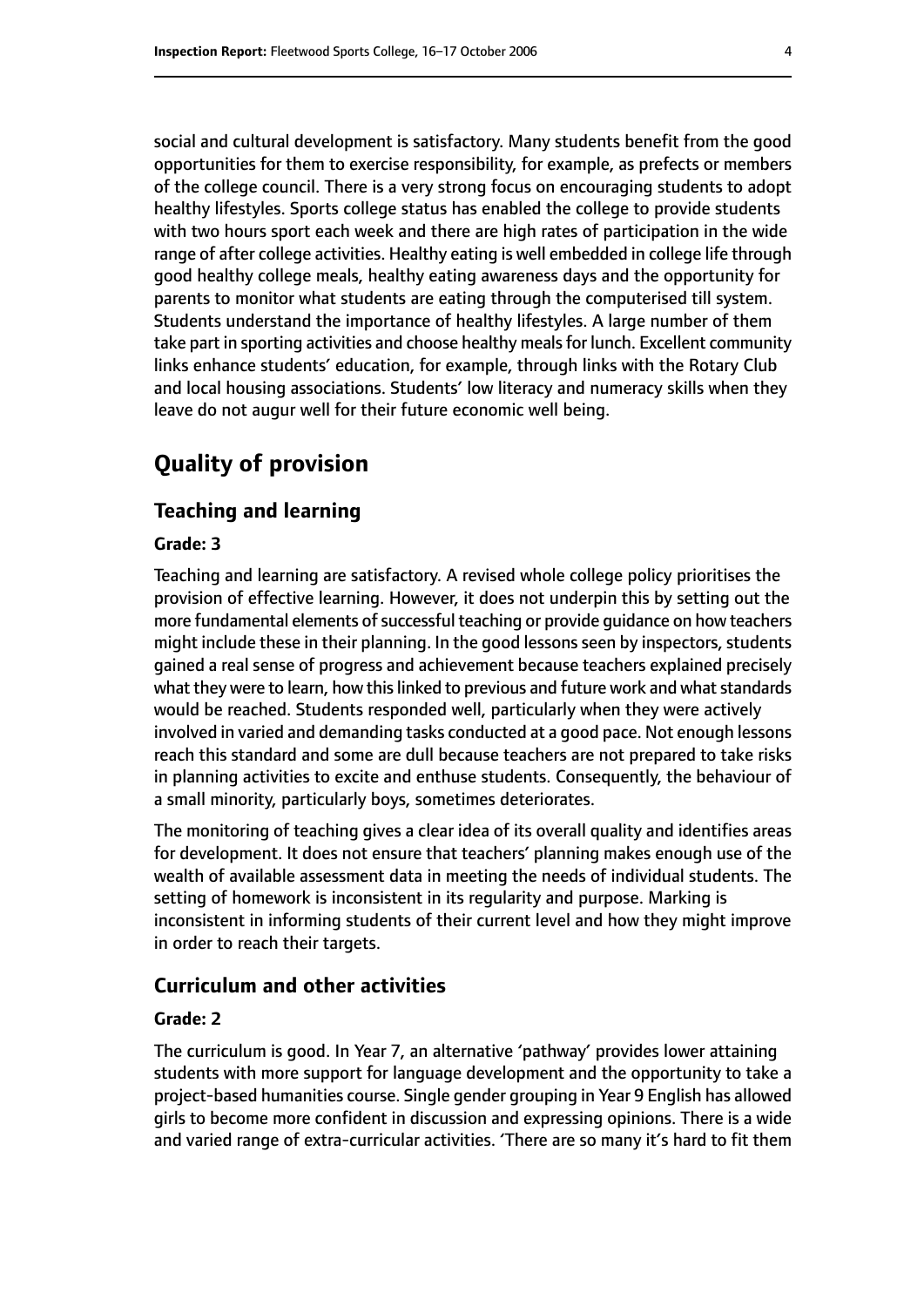all in,' was the view of one Year 11 student. In Key Stage 4, vocational education is expanding, with courses well matched to the local economy. In conjunction with a good programme for work experience and for developing work related skills, students' career aspirations are widening and their employability improving. The impact of specialist status is emerging through more use of ICT and the embedding of sports and health related themes across curriculum areas.

#### **Care, guidance and support**

#### **Grade: 2**

This is a very caring college where students of all abilities and backgrounds are given excellent personal support. Links with outside agencies provide very strong home/college support for students, particularly students with social and emotional problems or who have learning and/or physical difficulties. Highly effective support is provided by pastoral managers and directors of learning. They know their students well and are focused on raising their achievement and improving self-esteem. Students feel safe; any bullying that occurs is robustly challenged and student mentors provide confidence and reassurance. Risk assessments and child protection procedures are secure. The Fixed Term Exclusion Centre offers good support in keeping students in college who might otherwise have been excluded. Academic guidance is satisfactory. Students know their target grades, but marking and assessment practice to show them where they are at and what they have to do to achieve a higher grade or level, is inconsistent across subjects.

#### **Leadership and management**

#### **Grade: 3**

Leadership and management have galvanised teachers into working corporately, cohesively and consistently to improve all aspects of the college's work. Since the present headteacher took up post, there has been clear analysis of what needs to be done and speedy action taken to secure improvement. However, he has not been in place long enough to demonstrate sustained improvement. Actions taken have raised attendance, enhanced the curriculum and reduced underachievement. Reasonable targets for 2006 were largely met and the college has evidence that progress towards targets for the future is already promising. After a shaky start, actions taken as a result of the college acquiring specialist sports college status are beginning to have an impact in improving students' academic and personal development. Whilst middle management has generally become more effective, especially in working with vulnerable students, there is scope for more rigorous management in some departments. Aspects of assessment, including the use of assessment to monitor pupils' progress, are strengthening. However, managers' evaluations of the work teachers do in planning, and using assessment data, to eradicate underachievement for all students is not fully effective.

The senior leadership team is well supported by the emerging work of the governing body; governors have developed shrewd judgement and not been afraid to take decisive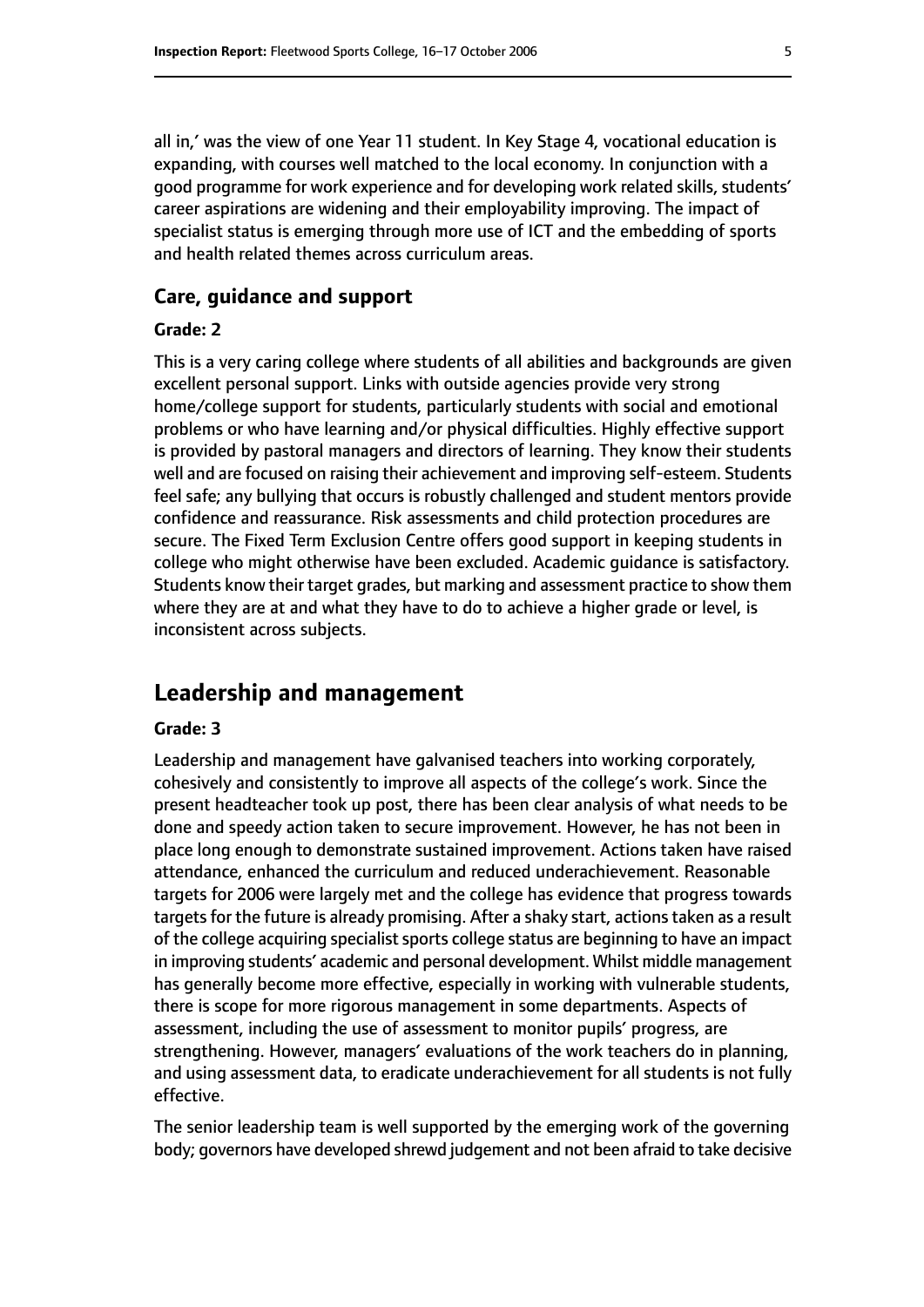action when the need arises. Though the college has had its ups and downs since the last inspection, improvement is now gathering speed and the college is currently giving satisfactory value for money. Senior staff know their college well; they have a very accurate picture of where strengths lie and what needs to be tackled. This is stated clearly in the college's plans for improvement. The college has good capacity for further rapid improvement.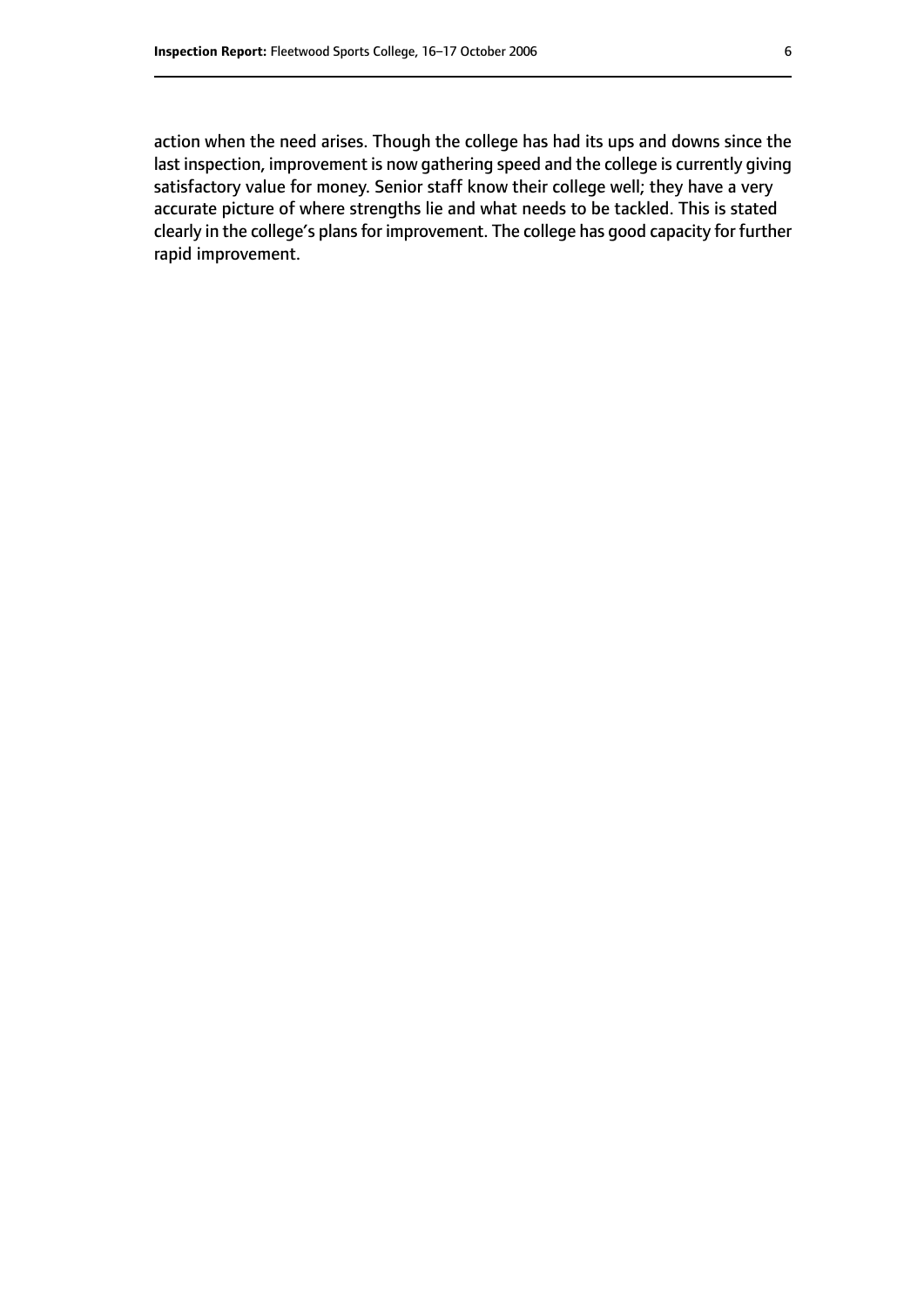**Any complaints about the inspection or the report should be made following the procedures set out inthe guidance 'Complaints about school inspection', whichis available from Ofsted's website: www.ofsted.gov.uk.**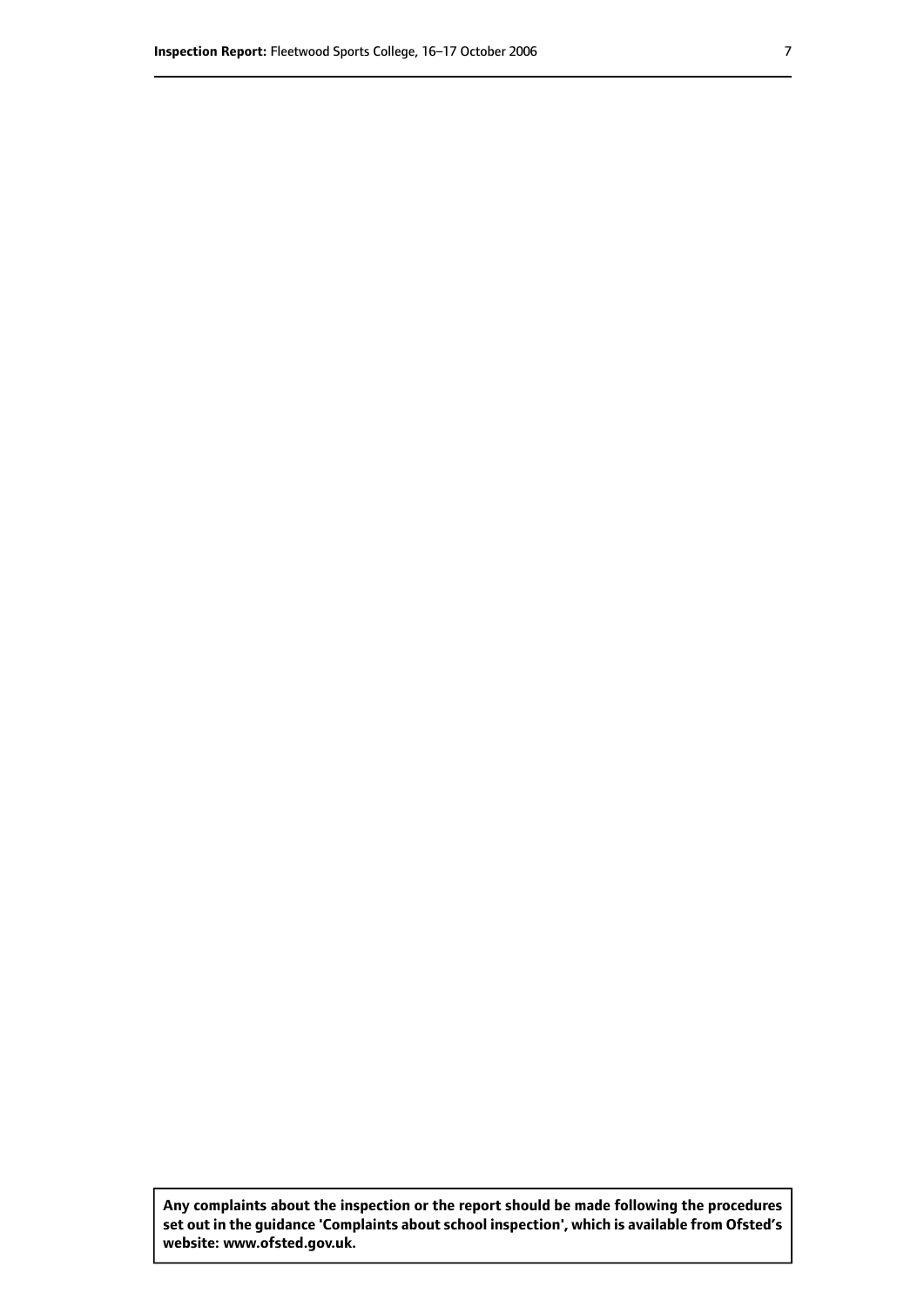# **Inspection judgements**

| $^{\circ}$ Key to judgements: grade 1 is outstanding, grade 2 good, grade 3 satisfactory, and grade 4 $^{\circ}$ | School         |
|------------------------------------------------------------------------------------------------------------------|----------------|
| inadequate                                                                                                       | <b>Overall</b> |

# **Overall effectiveness**

| How effective, efficient and inclusive is the provision of education, integrated<br>care and any extended services in meeting the needs of learners? |     |
|------------------------------------------------------------------------------------------------------------------------------------------------------|-----|
| How well does the school work in partnership with others to promote learners'<br>well-being?                                                         |     |
| The effectiveness of the school's self-evaluation                                                                                                    |     |
| The capacity to make any necessary improvements                                                                                                      |     |
| Effective steps have been taken to promote improvement since the last<br>inspection                                                                  | Yes |

#### **Achievement and standards**

| How well do learners achieve?                                                                               |  |
|-------------------------------------------------------------------------------------------------------------|--|
| The standards <sup>1</sup> reached by learners                                                              |  |
| How well learners make progress, taking account of any significant variations between<br>groups of learners |  |
| How well learners with learning difficulties and disabilities make progress                                 |  |

## **Personal development and well-being**

| How good is the overall personal development and well-being of the<br>learners?                                  |   |
|------------------------------------------------------------------------------------------------------------------|---|
| The extent of learners' spiritual, moral, social and cultural development                                        |   |
| The behaviour of learners                                                                                        |   |
| The attendance of learners                                                                                       |   |
| How well learners enjoy their education                                                                          |   |
| The extent to which learners adopt safe practices                                                                |   |
| The extent to which learners adopt healthy lifestyles                                                            |   |
| The extent to which learners make a positive contribution to the community                                       |   |
| How well learners develop workplace and other skills that will contribute to<br>their future economic well-being | 4 |

# **The quality of provision**

| $\mid$ How effective are teaching and learning in meeting the full range of the $\mid$<br>learners' needs? |  |
|------------------------------------------------------------------------------------------------------------|--|
| How well do the curriculum and other activities meet the range of needs<br>and interests of learners?      |  |
| How well are learners cared for, guided and supported?                                                     |  |

 $^1$  Grade 1 - Exceptionally and consistently high; Grade 2 - Generally above average with none significantly below average; Grade 3 - Broadly average to below average; Grade 4 - Exceptionally low.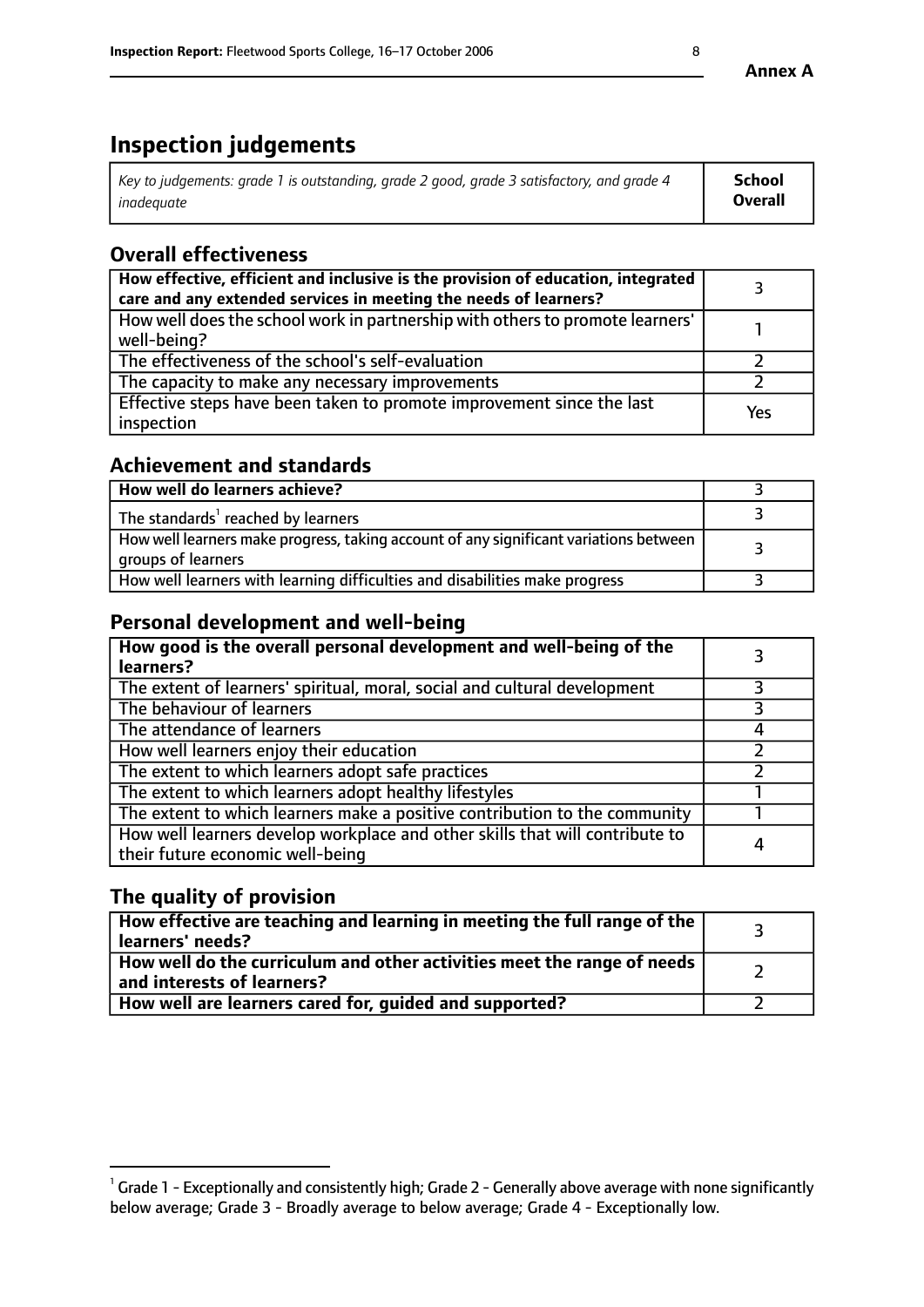#### **Annex A**

# **Leadership and management**

| How effective are leadership and management in raising achievement<br>and supporting all learners?                                              |           |
|-------------------------------------------------------------------------------------------------------------------------------------------------|-----------|
| How effectively leaders and managers at all levels set clear direction leading<br>to improvement and promote high quality of care and education |           |
| How effectively performance is monitored, evaluated and improved to meet<br>challenging targets                                                 |           |
| How well equality of opportunity is promoted and discrimination tackled so<br>that all learners achieve as well as they can                     |           |
| How effectively and efficiently resources, including staff, are deployed to<br>achieve value for money                                          | З         |
| The extent to which governors and other supervisory boards discharge their<br>responsibilities                                                  |           |
| Do procedures for safequarding learners meet current government<br>requirements?                                                                | Yes       |
| Does this school require special measures?                                                                                                      | <b>No</b> |
| Does this school require a notice to improve?                                                                                                   | No        |